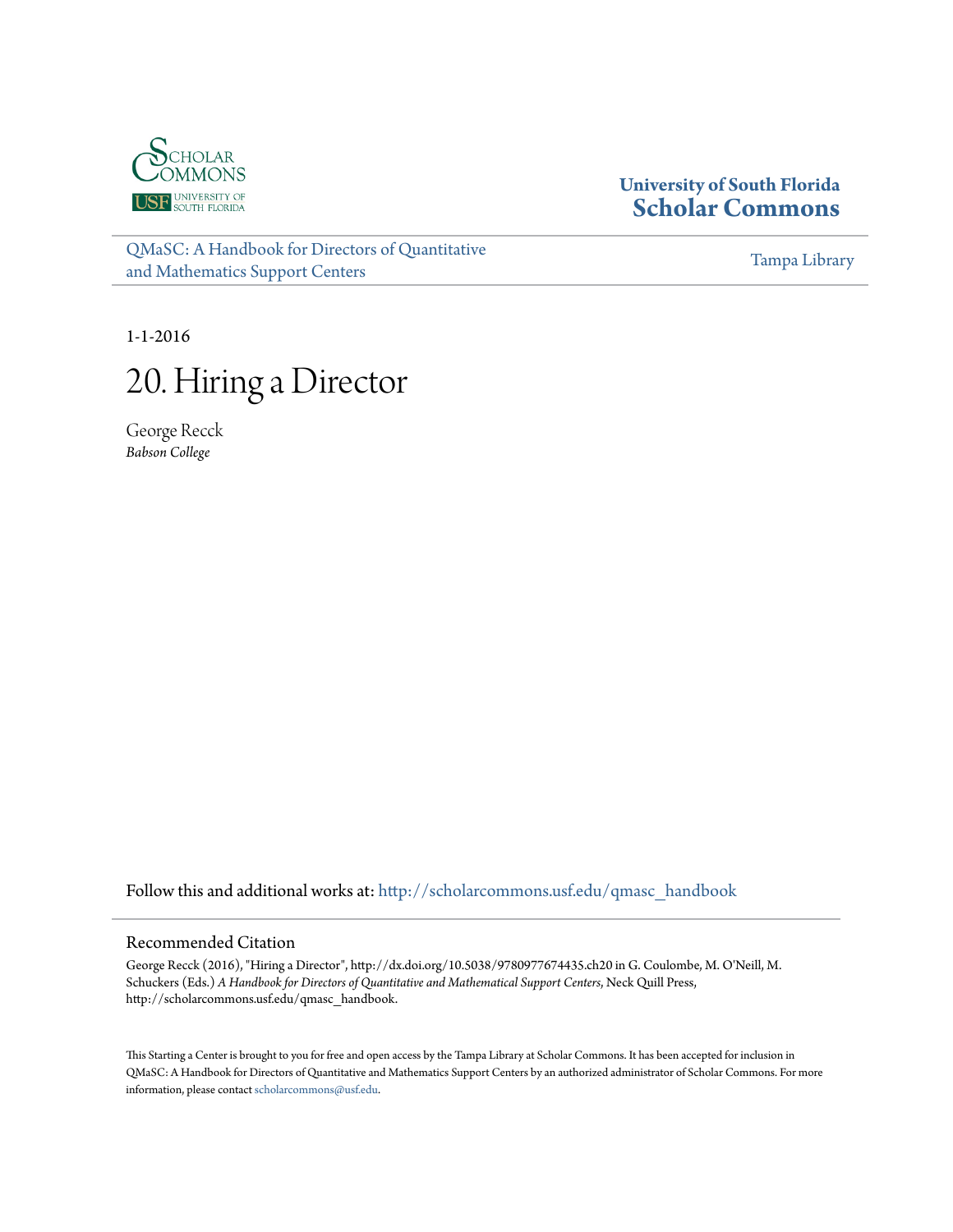## Hiring a Director

 c George Recck, Babson College

### 1 Introduction

Directors of quantitative and math support centers take on many roles, each of which requires specialized skills. A director needs a strong quantitative background, the ability to teach/tutor in various quantitative subject areas, and strong management skills. Because QMaSCs often serve many constituencies, patience is a necessary quality in a successful director. Those served by the QMaSC include students, some with math anxiety; faculty, with unique needs specific to their courses; and administrators. This chapter seeks to arm administrators and search committees with sufficient information about the role of a QMaSC director to enable the identification of the best candidate for the job.

This chapter addresses the concerns of hiring a QMaSC director through discussing aspects of the director's role that inform the hiring process, budget considerations, and search committee composition.

#### 2 Aspects of the Director's Role that Inform the Hiring Process

#### Position within the Academic Organization

Suggested Citation: George Recck (2016), "Hiring a Director", [http://dx.doi.org/10.5038/9780977674435.](http://dx.doi.org/10.5038/9780977674435.ch20) [ch20](http://dx.doi.org/10.5038/9780977674435.ch20) in G. Coulombe, M. O'Neill, M. Schuckers (Eds.) A Handbook for Directors of Quantitative and Mathematical Support Centers, Neck Quill Press, [http://scholarcommons.usf.edu/qmasc\\_handbook](http://scholarcommons.usf.edu/qmasc_handbook).

This material is based upon work supported, in part, by the National Science Foundation under Grant DUE-1255945. Any opinions, findings, and conclusions or recommendations expressed in this material are those of the author(s) and do not necessarily reflect the views of the National Science Foundation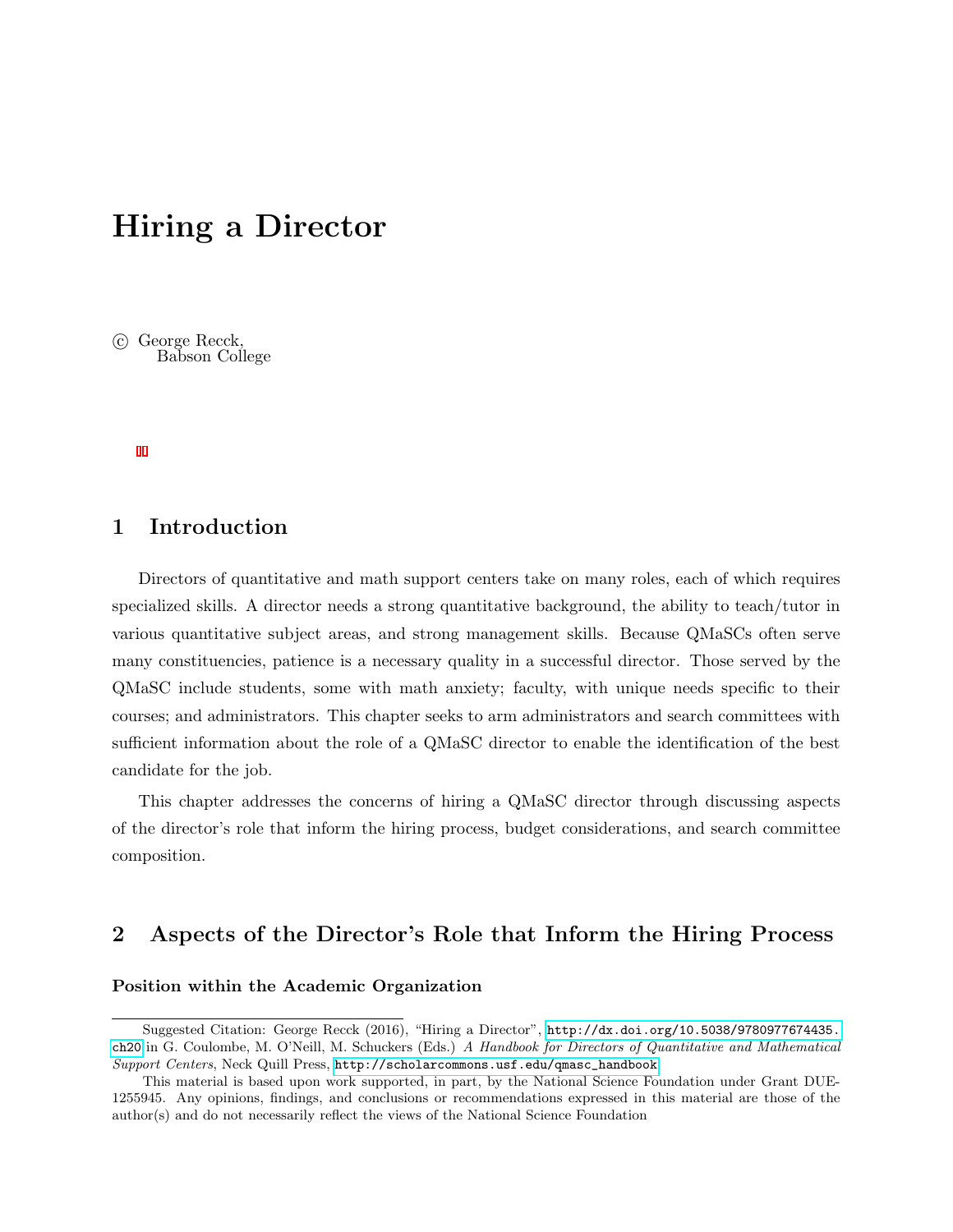The director's position within the overall organization varies greatly depending upon the culture within the academic institution. Who is hired is often determined by where the director sits in the organizational structure.

Some schools centralize resources by creating an academic "supercenter" in which all resource centers are housed. In this way, the institution gains some economy of scale with one senior member at the head and lower-level individuals in specialized subject areas. In this case, the supercenter director may hold a position equivalent to that of an associate dean or vice-president. Such a reporting structure is demonstrated in the diagram below.



Figure 1: Sample Reporting Structure for a "Supercenter for Academic Resources"

Some schools may look to a stand-alone QMaSC to save money due to mounting fiscal pressures. In this situation, schools may choose to hire someone with fewer academic credentials or less experience. For example, schools may consider candidates with a master's degree even though a previous search required a candidate with a Ph. D. Interested readers may find specific examples of different reporting structures for QMaSC directors as well as their specific role within the institution in the Case Study section at the end of this handbook.

The changing external environment calls for individuals with strong quantitative résumés. The demand in the corporate job market for candidates with strong quantitative skills is rising and it appears that this trend will continue in the foreseeable future. This change in the competitive landscape will likely make it harder for schools to hire well-qualified individuals. Some schools may need to either be creative in terms of organizing their resource centers or lower their expectation level for a director.

Once the specific positional level within the academic organization is established, the next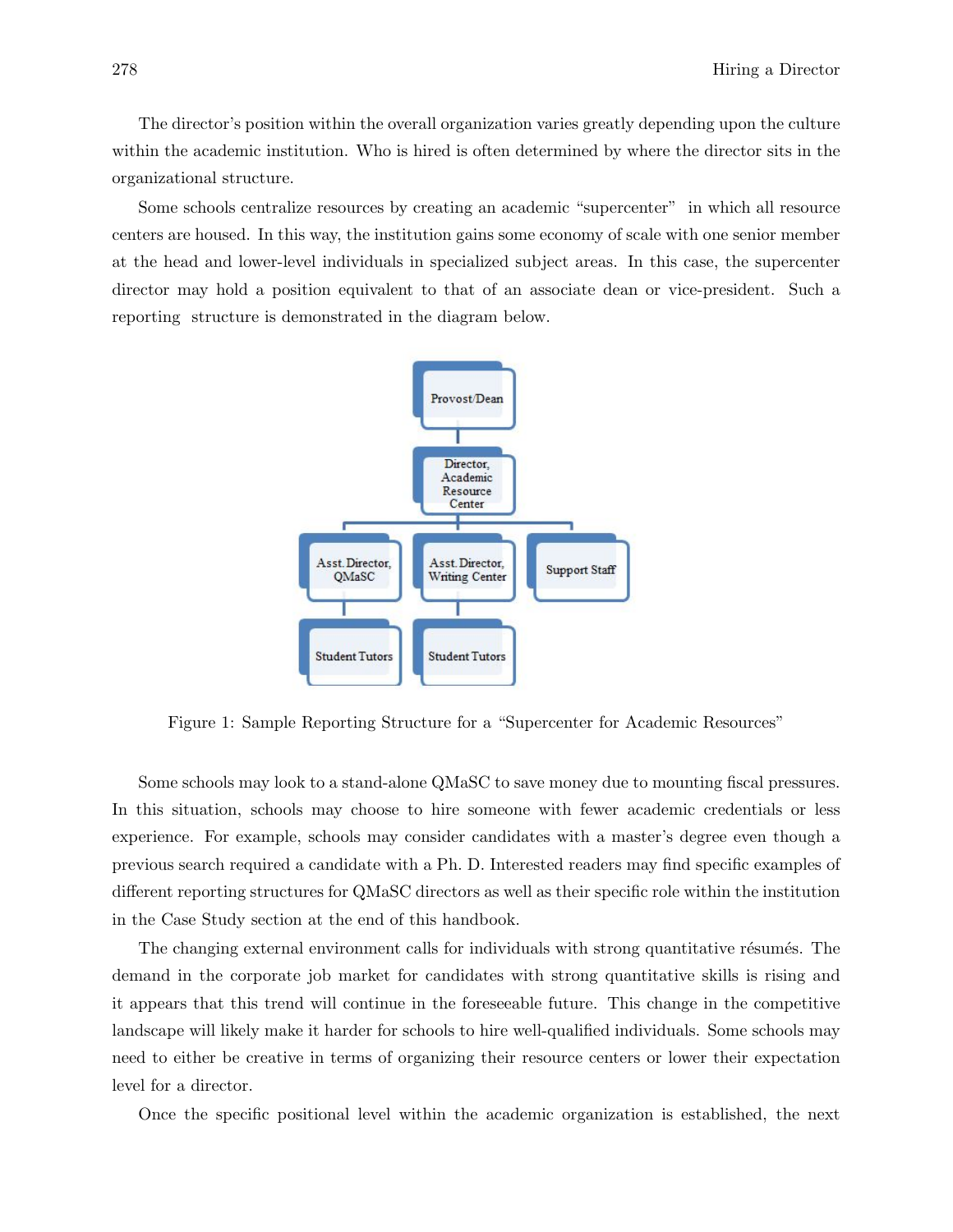

Figure 2: Sample Reporting Structure for Stand-Alone QMaSC

question is whether or not the director will teach classes. Is the director a member of an academic department or only tangentially related to a department?

Consider the three main resource centers at Babson College. In recent years, the four people who have held the leadership positions of these resource centers consisted of a senior tenured faculty member, a full-time lecturer, a part-time lecturer, and a part-time staff member. Each is highly regarded by most faculty members. Recently, the part-time staff member replaced the senior faculty member in the leadership position. While this sequence may not be representative of all institutions, it reveals two key issues. First, many full-time faculty members shy away from leading a QMaSC because it takes them away from their primary responsibilities of teaching and research. Second, the institution may feel that the return on the budget item is better spent on someone who is not a member of the faculty.

#### Hiring Full- and Part-time Staff Members

Hiring staff, whether full-time support staff or student help, is an important function of every QMaSC director. Larger institutions will likely have a larger academic support staff. In such cases, the larger environment will require a management-oriented director who may rarely interact with QMaSC patrons. Such institutions may choose to expand the responsibilities of the director. Many of the sections below will address some of these opportunities.

At smaller institutions the director plays a much different role, often wearing many different hats. The director may go from teaching a class to attending a curriculum-planning meeting to covering an understaffed shift in the resource center.

As schools strive to have increasingly more diverse student bodies, consideration should be given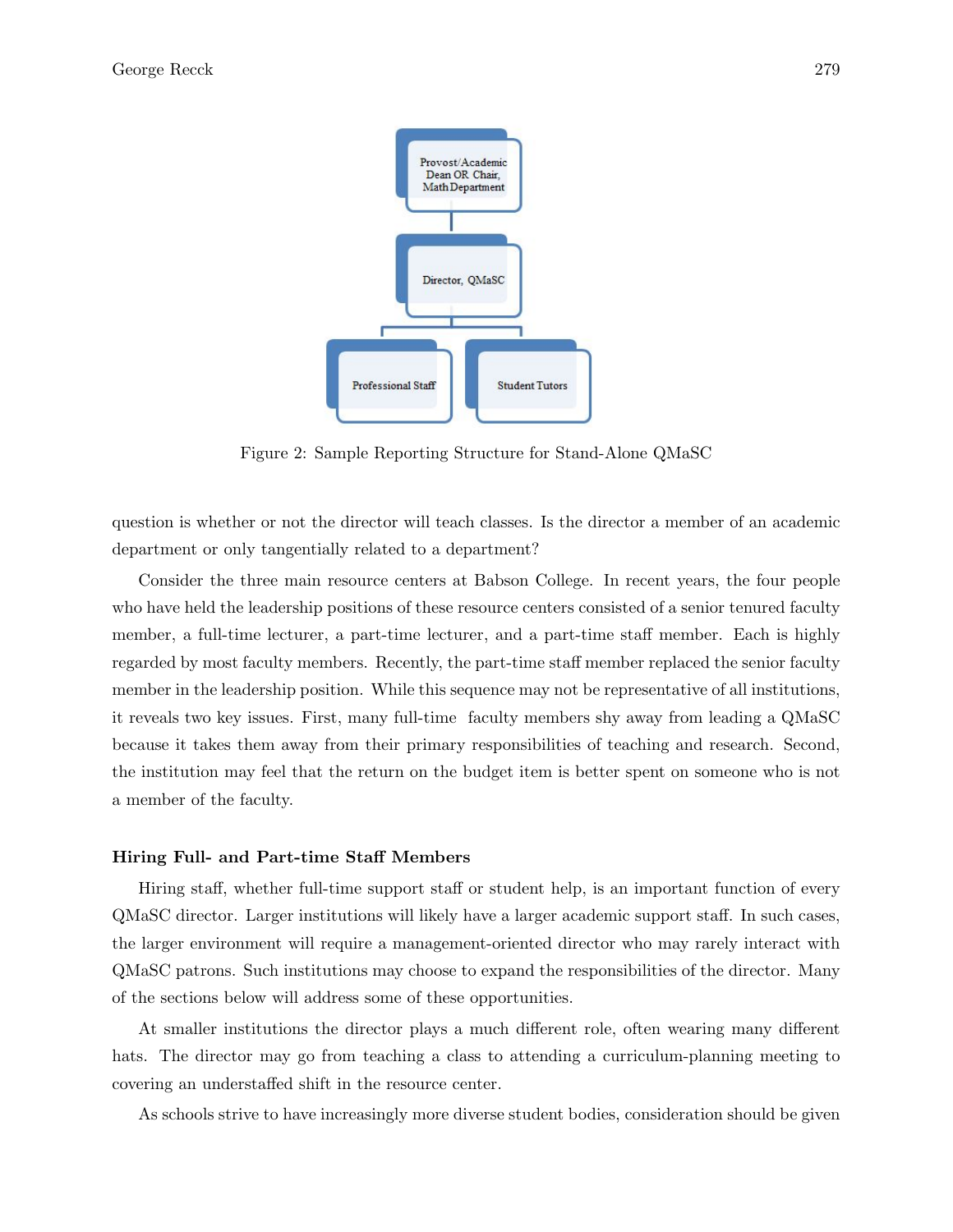to hiring staff who can work with a wide variety of cultures and ethnicities. For example, if the QMaSC serves a large Spanish-speaking population, consideration should be given to hiring some individuals who can speak Spanish while assisting such students. Because quantitative material can be viewed as a language unto itself, students may find that having a difficult concept explained in a more familiar language can often lead to a breakthrough in their overall understating of the material. For more information, refer to the chapter of this handbook on Addressing Diversity.

In any case, the director will likely need to establish relationships with relevant departments for regular consultation regarding the recruitment of students with the requisite knowledge to serve as tutors.

For more information refer to Section IV of this Handbook on staffing, hiring, and training QMaSC personnel.

#### Training

Training is another vital responsibility of the director. Traditionally, the director ensured each staff member was up-to-date in the subject matter supported, prepared to work with students, and, perhaps, knowledgeable in several software packages. As previously noted, QMaSC staff members may also need to be trained to handle a host of different issues. As schools look to diversify their student population, new challenges may emerge that have little to do with being good at teaching math. Directors and tutors might need to learn new technologies in terms of delivery of their services. For example, remote access, on-line support and even things like Skype and social media might be used to deliver support services. For more information on how technology may be incorporated into the management and services of a QMaSC refer to Section II of this Handbook.

As quantitative data analysis permeates the academic institution, QMaSC directors might provide assistance or training to faculty and interested staff members in quantitative techniques as well as the latest versions of available software.

#### Adaptability to Emerging Trends in Curriculum

Many of the changes in the academic environment are forcing schools to review and update their curriculum, particularly in the quantitative areas. One megatrend is the transition of statemandated curricula (K-12) to focus more on statistics and data analysis and less on traditional pathways into calculus [1]. Babson, a small business college, introduced a new curriculum in the fall of 2013 to address this trend. The College is prepared to revise the curriculum again in the near future, given the expectation of seeing as many students arriving with AP statistics as currently arrive with AP calculus. As such, a new QMaSC director should be up-to-date with these curricular trends as well as the latest advances in quantitative software and delivery technologies.

Massive On-line Open Courses (MOOCs) are perhaps the biggest megatrend in academics in recent years. Many colleges and universities now offer MOOCs. Additional information regarding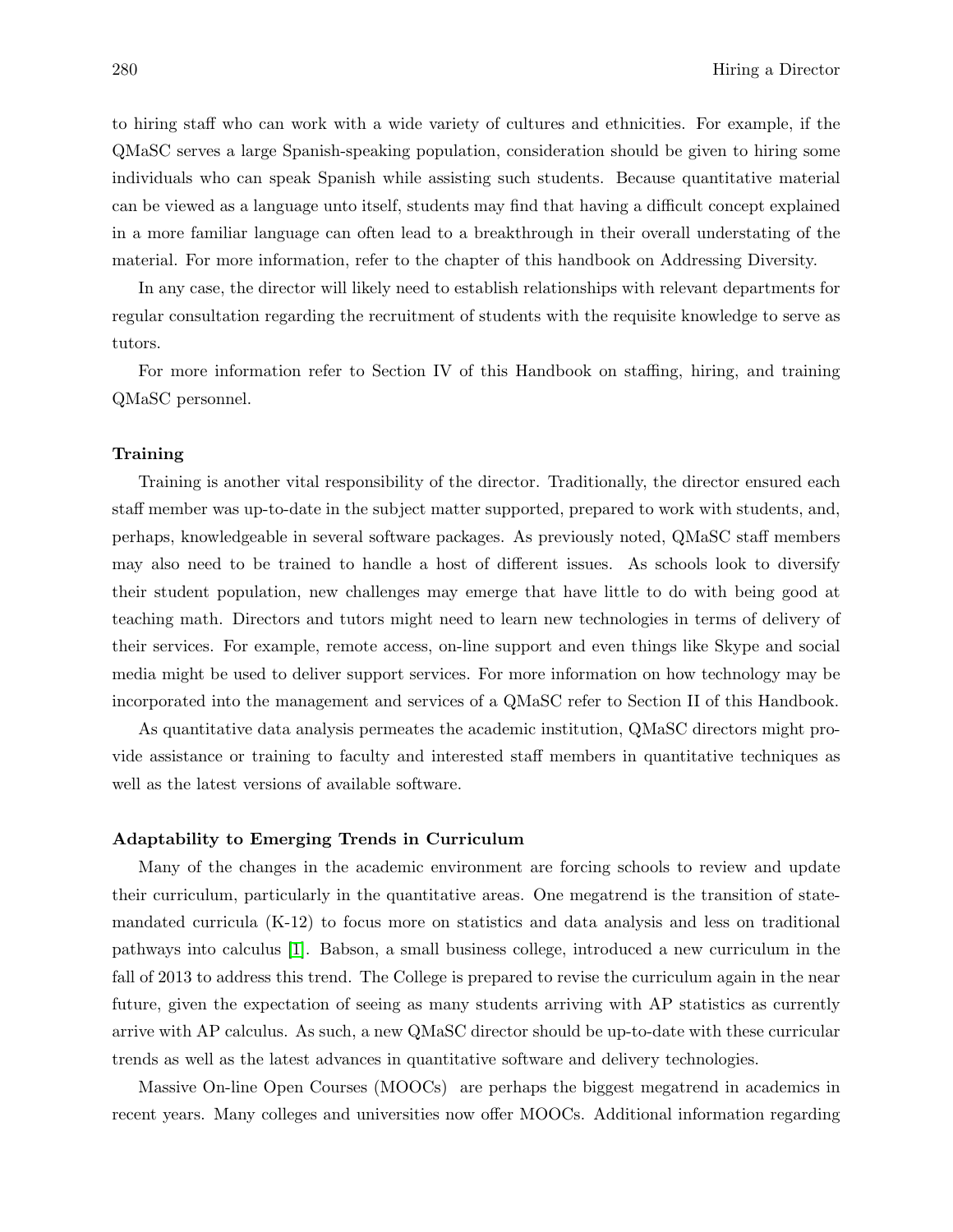a current list of schools that offer MOOC programs may be found by searching online for "Colleges that offer MOOCs."

It is unclear how MOOCs will affect QMaSCs. If the integration of MOOCs into large-scale curricula is successful, it follows that better online support systems will not be far behind. Could these replace QMaSCs and other resource centers altogether? Some might argue that MOOCs will have a bigger impact on larger institutions, whereas smaller, more specialized schools will be less likely to see an impact. In particular, students at smaller institutions are likely to demand the personal attention that can only be provided at the QMaSC. A cursory survey of a few online quantitative courses shows the potential for remedial and lower level teaching and support. However, as the material becomes more complex, the online courses become less effective at the present time. While there is still a lot of uncertainty in this area, the QMaSC director will need to pay close attention to the impact of MOOCs in quantitative learning.

Many publishers bundle textbooks with electronic homework. The software often comes with dynamic parameterized problem sets, which allow students to complete the same kind of problem many times without encountering the same exact example. This prevents students from memorizing answers for the second and third attempts. Faculty at many institutions use these tools, viewing them as an added resource for the students. Students might see those same questions again at the QMaSC, but that possibility results in increased familiarity with the material as opposed to a redundancy. QMaSC directors need to understand how the use of these tools can be integrated into their overall support strategy as well as ensuring that the QMaSC staff is familiar with how the tools work.

#### Assessment

The goal of assessing the QMaSC should be to ensure that the center reaches its intended "market" of students and appropriately serves those students by providing the necessary assistance for the students to be successful in all aspects of developing their quantitative skills. Several years ago, accreditation bodies began requiring an assessment component to ensure that college and universities "measure" their success in terms of achieving their learning objectives.

Achieving the assessment goal involves determining how to measure and record results of the QMaSC services in a meaningful way. Assessment should not be taken as a measure of failure but as a constructive means to identifying areas in which the QMaSC is not fully achieving its objectives. An assessment may also provide a mechanism for making improvements.

While assessment of QMaSCs is formally addressed in Section V of this Handbook, the following example demonstrates why considering future assessments is relevant to hiring a director. One measure of success is to demonstrate that students who routinely visit the QMaSC, after performing poorly on an exam early in the semester, show improved performance on assignments and exams later in the semester. Such a measure requires the collaboration of faculty, the Registrar, an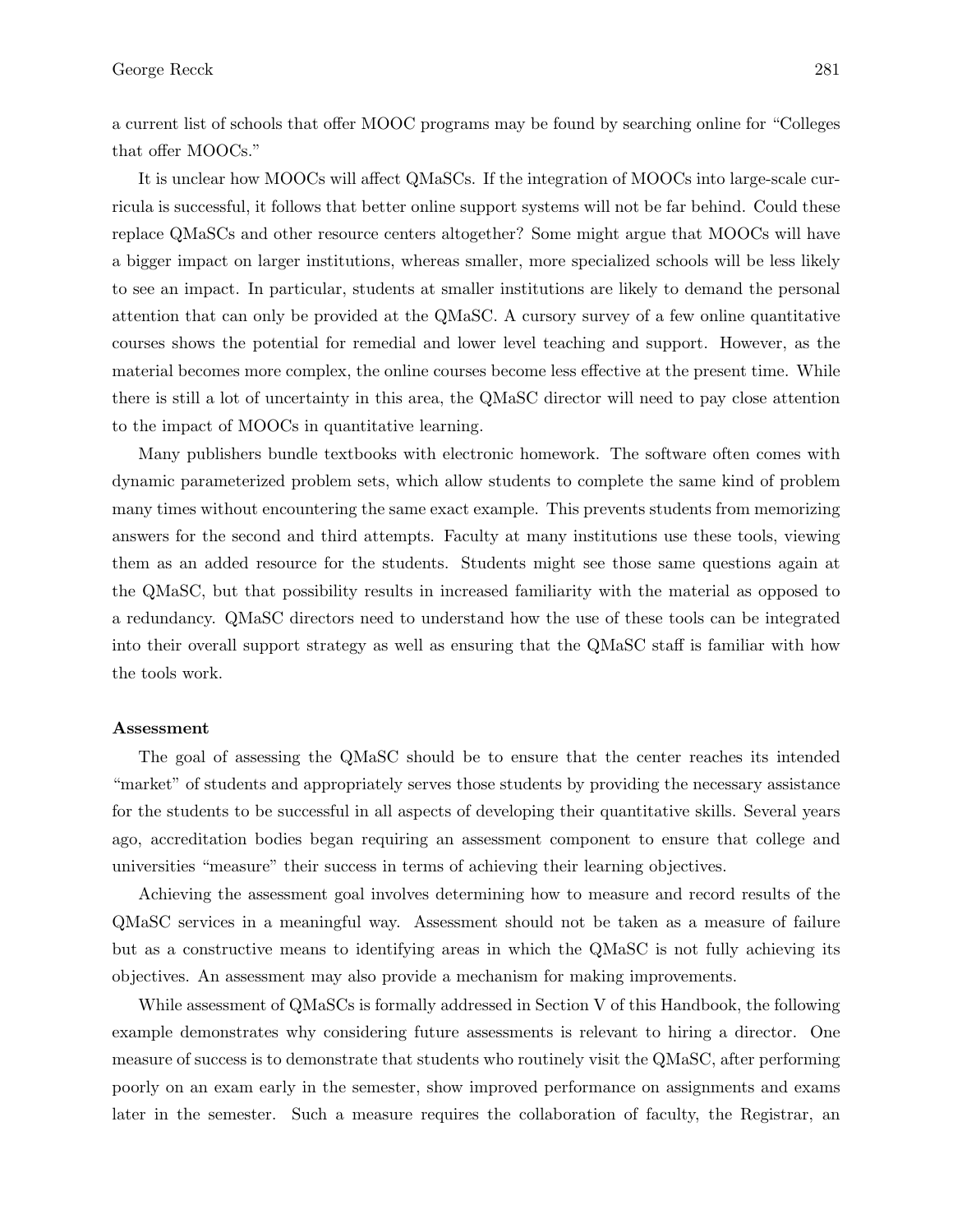academic dean, and the QMaSC director, coupled with various electronic tools, to provide a record of the student's performance over time. Consequently, a successful QMaSC director will need to establish strong relationships with relevant faculty and administrators while possessing knowledge and skills for using technology and data analysis in performing assessments.

#### 3 Budget Considerations

The QMaSC budget is another important aspect to consider when hiring a director. Budgets vary widely and are dependent upon the overall organizational structure around the QMaSC. QMaSCs staffed mostly by students often have small budgets. Budgets will be higher for QMaSCs staffed by professionals. In the budget-conscious world of academia, one question of importance is how much control the director will have over the QMaSC budget.

The strategic role of the QMaSC, its place in the institution's organizational structure, and the budget allocated to the QMaSC should all be considered collectively. An underfunded center that plays a key strategic role in the institution is likely doomed to failure. Savvy candidates for the position of director are likely to understand that and will shy away from the position. In such a case, the institution may end up losing the better candidates.

Appropriate compensation for student workers may be another challenging issue for a QMaSC director. The director may need to fight for higher hourly wages for the student tutors on the basis that only a select few students are qualified to hold such a position. Competition for the best students is also challenging, as they tend to have other equally lucrative opportunities on and off campus. By contrast, some institutions may find just the opposite for several reasons. Some schools, like large schools, may simply not have sufficient funding to pay tutors at a premium rate. In addition, the demand for good positions may outstrip the supply of available positions. Hopefully, the schools that find themselves with limited budgets will have the advantage of the supply being greater than the demand.

Other budgetary considerations include money for the purchase of new technology, small hardware items, software, travel funds, paper, copies, print and digital resources, food for training, training materials, etc. In short, a QMaSC director needs to be assertive enough to lobby for budget increases to cover not only student wages but a myriad of other line items.

#### 4 The Search

Before starting, the search committee should check with the institution's office of human resources for guidelines to follow in a job search. Developing a job description, or updating an existing job description, is the first step in the process of hiring a QMaSC director. This task may be primarily the responsibility of the individual who will supervise the director, but ideally it should be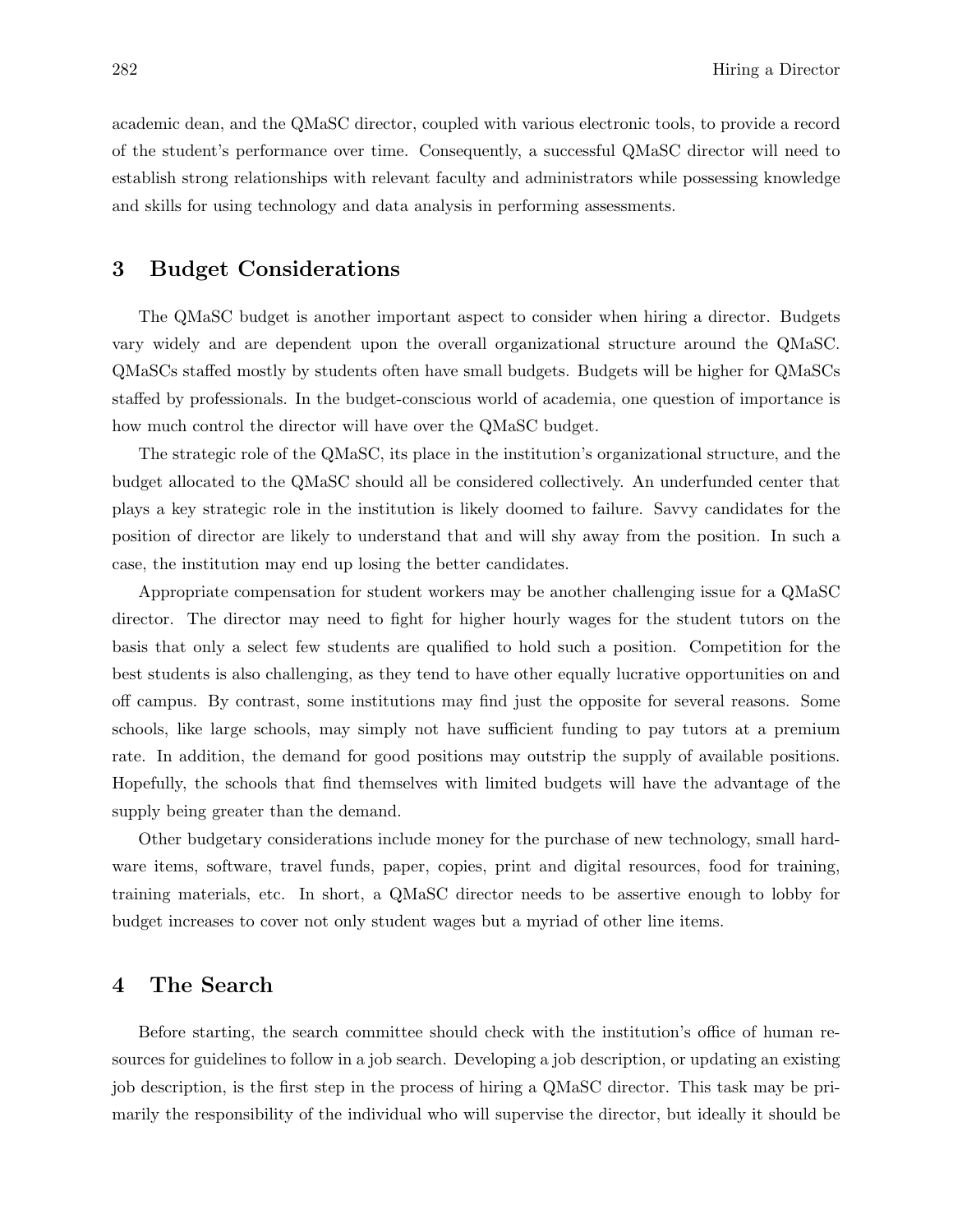done in consultation with others, such as a committee. If, for example, the director reports to a program dean, the department head (or division chair) responsible for teaching quantitative methods courses should be consulted. Conversely, if the director reports to a department head, then a program dean should be consulted. The job description should be written by those familiar with the student body as well as other resource centers and support services provided by the institution.

The job description will reflect the culture of the institution and its services while addressing whether or not the position is that of a founding director. Schools starting up a new QMaSC will seek a founding director. In such a case, the new director influences the success or failure of the center. Therefore, careful consideration should be given to the experience level of the candidates. The founding director should be someone with considerable experience working at or running a resource center and teaching at a similar institution. Conversely, because most established QMaSCs already have well developed policies, procedures, and routines, candidates for the director position may not require as much experience as a founding director. Schools seeking a non-founding director might prefer to hire a less experienced candidate in favor of one possessing a wealth of technology skills and a fresh perspective to take the center to a new or different level.

Once the job description is finalized, the recruitment process for the new director can begin. The search committee should consist of an academic Dean, three to five faculty members, and may include some experienced student tutors.

Determining where to "place the ad" is often a consequence of the QMaSC's position relative to the institution's organizational structure and the budget allocated to the search. The search process may take up to one year. Institutions with considerable resources may opt to employ a search firm. Search firms, usually very expensive, can reduce both the duration of the search as well as the amount of time spent by the search committee. Institutions not employing search firms typically advertise their search nationally. For example, the *Chronicle of Higher Education*, a popular destination for academics seeking positions, has two offerings. In particular, as of 2014, a 2" x 3" advertisement costs about \$1,500 and comes with a 60-day free posting on their web site, whereas, to post the ad only online for 60 days costs about \$300. Given that today's candidates are likely to start their job search for a new position online, search committees may also want to consider other online offerings such as higheredjobs.com and mathjobs.com as alternatives to the Chronicle. In addition, some online sites, like monster.com (jobs.com), offer free or low-cost job postings.

### 5 Conclusion

A QMaSC director needs to possess a diverse set of skills and attributes. The individual may also need to be nimble enough to adapt to emerging trends in pedagogy and technology. The following is a list of some of the skills and attributes that are desirable in a QMaSC director: strong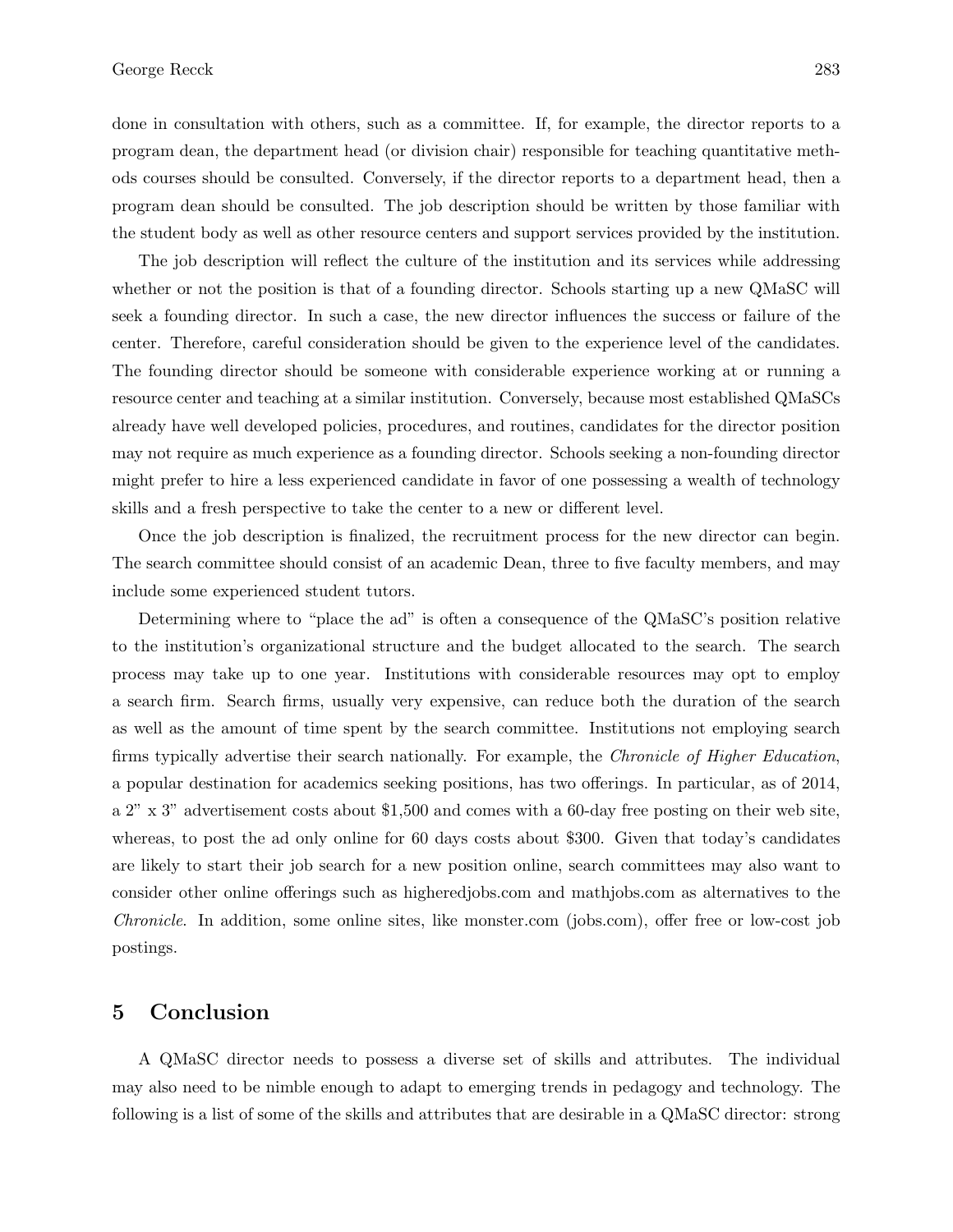quantitative skills, good organization skills, good interpersonal skills, strong oral communication skills, good written communication skills; be a community and team builder, a competent manager, and possess the ability to work in a diverse environment.

Finally, careful consideration should be given to identifying the particular goals, needs and constraints of the institution when hiring the director. The director will encounter unexpected demands and face many challenges. Finding the individual who is the best fit for a given institution will not only enhance many students' experiences in their quantitative courses but also allow faculty to achieve more in their classes. This will enrich the overall quantitative portion of the institution's academic mission.

## 6 Bibliography

[1] Common Core Standards Initiative, "Mathematics Standards." [http://www.corestandards.](http://www.corestandards.org/Math/) [org/Math/](http://www.corestandards.org/Math/). Retrieved on October 22, 2013.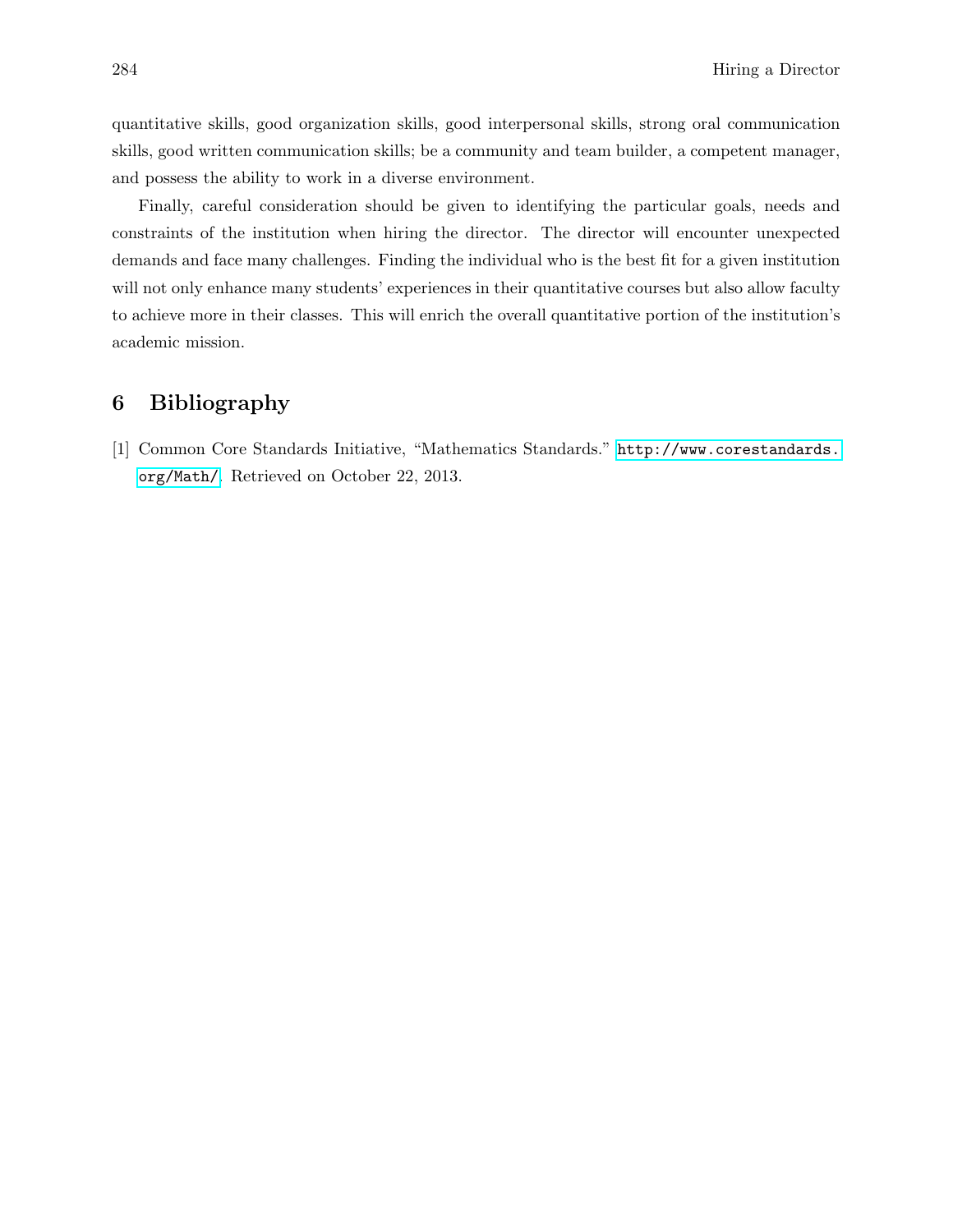## 7 Appendix

## Position Descriptions:

For examples of other job postings, see <http://www.higheredjobs.com/admin>.

## Position Description I

The following is a sample of the position description for the director of the Math Resource Center at Babson College.

## Director of the Babson College Math Resource Center

One of three academic resource centers at Babson College, the Math Resource Center (MRC) serves students in the undergraduate programs and to lesser extent graduate programs. The MRC is a dedicated facility that offers:

- Walk-in consultation and tutoring in the core quantitative competencies
- Use of physical space and equipment for practicing quantitative skills using the most up-todate technology and software tools
- Outreach to the community (custom-designed events integrated with existing curricula in the UG and MBA programs).

Reporting Structure: to Chairman of Math & Sciences Division while keeping the UG Program Office fully informed.

## The Director of the Math Resource Center has responsibilities in three related areas (in addition to maintaining professional competence in field):

- A Administration & Staffing
- B Curriculum Design/Outreach
- C Day-to-Day Activities & Public Relations

## A. Administration & Staffing

Staffing:

- Hire, train, and assess undergraduate student tutors who help to staff the Center.
- Design job descriptions; manage work schedules and compensation for the undergraduate student tutors.
- Interface with instructors of three quantitative foundation courses to identify qualified student tutors.

Manage Physical Facility and Equipment:

- In order to enhance this permanently dedicated space, the Director interfaces with CITG, ITSD, UG Program Office, and the Math & Sciences Division to help re-design and renovate the technology and software available to the students.
- Manage relationships with those same constituencies on an ongoing basis in order to maintain the physical attributes of the facility.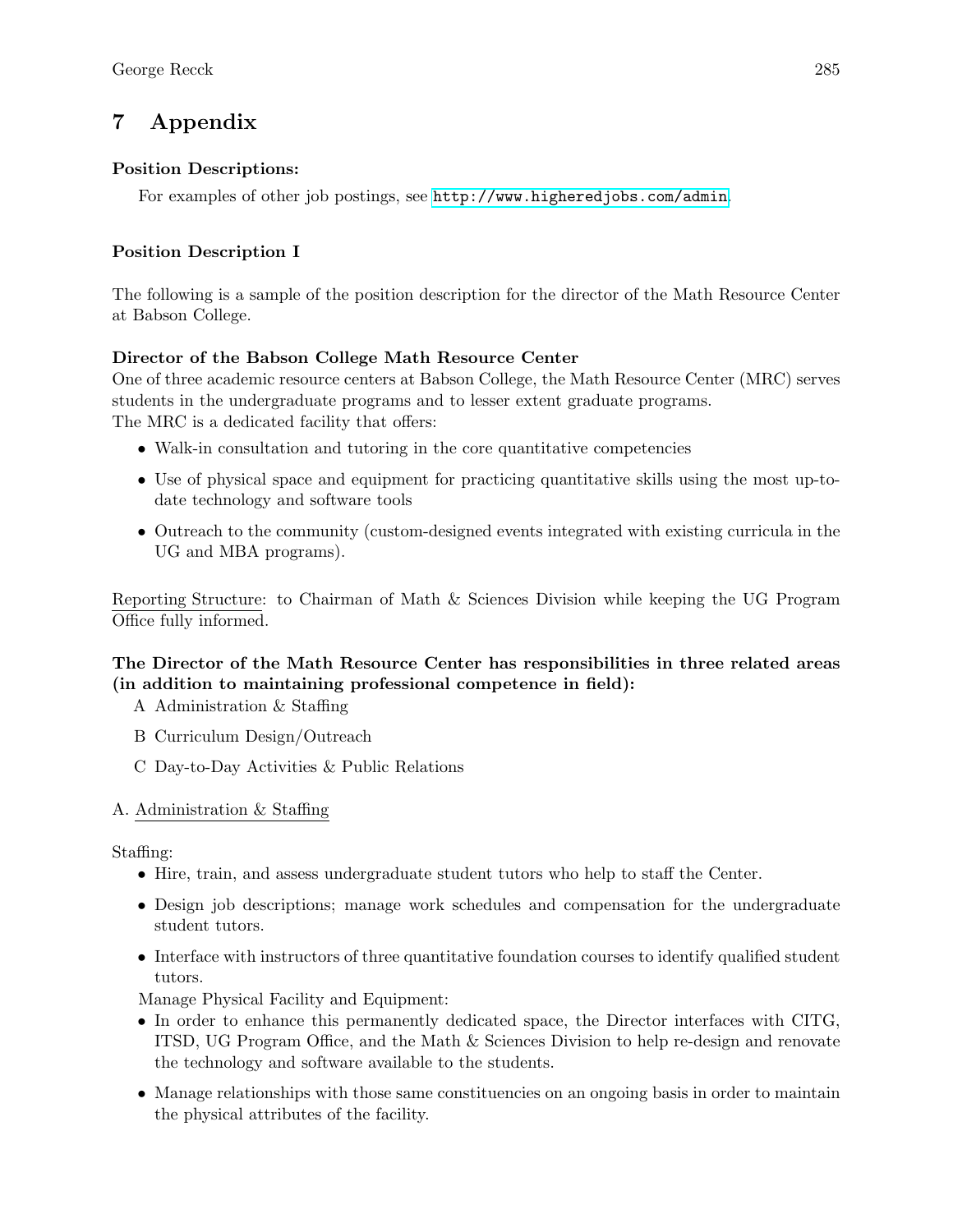- Write summary reports to UG Dean's Office to keep them informed about goals of the MRC, condition and use of facilities, service to community, etc.
- B. Curriculum Design/Outreach
	- Take a lead role in the evaluation, development and implementation of new technology in the three quantitative foundation courses.
	- Lead training sessions in new software.
	- Serve as a resource to other faculty on certain software programs and packages.
	- Work with new faculty on the use of technology as it pertains to the three quantitative foundation courses.
	- Work closely with ITSD on incoming student needs as they pertain to quantitative methods and in particular to the standard laptop software load.

#### C. Day-to-Day Activities & Public Relations

- Manage schedule of student tutors.
- Track MRC usage by course and instructor.
- Arrange for and oversee security of facility, which contains expensive equipment
- Ensure (with help of ITSD/Media Services) that equipment is maintained in good working condition.
- Create awareness of services available to the college community by:
	- designing brochures for distribution
	- arranging for announcements placed in The Free Press
	- $\circ$  composing tailored e-mail letters to UG & MBA students and to faculty
	- placing notices in UG and MBA handbooks